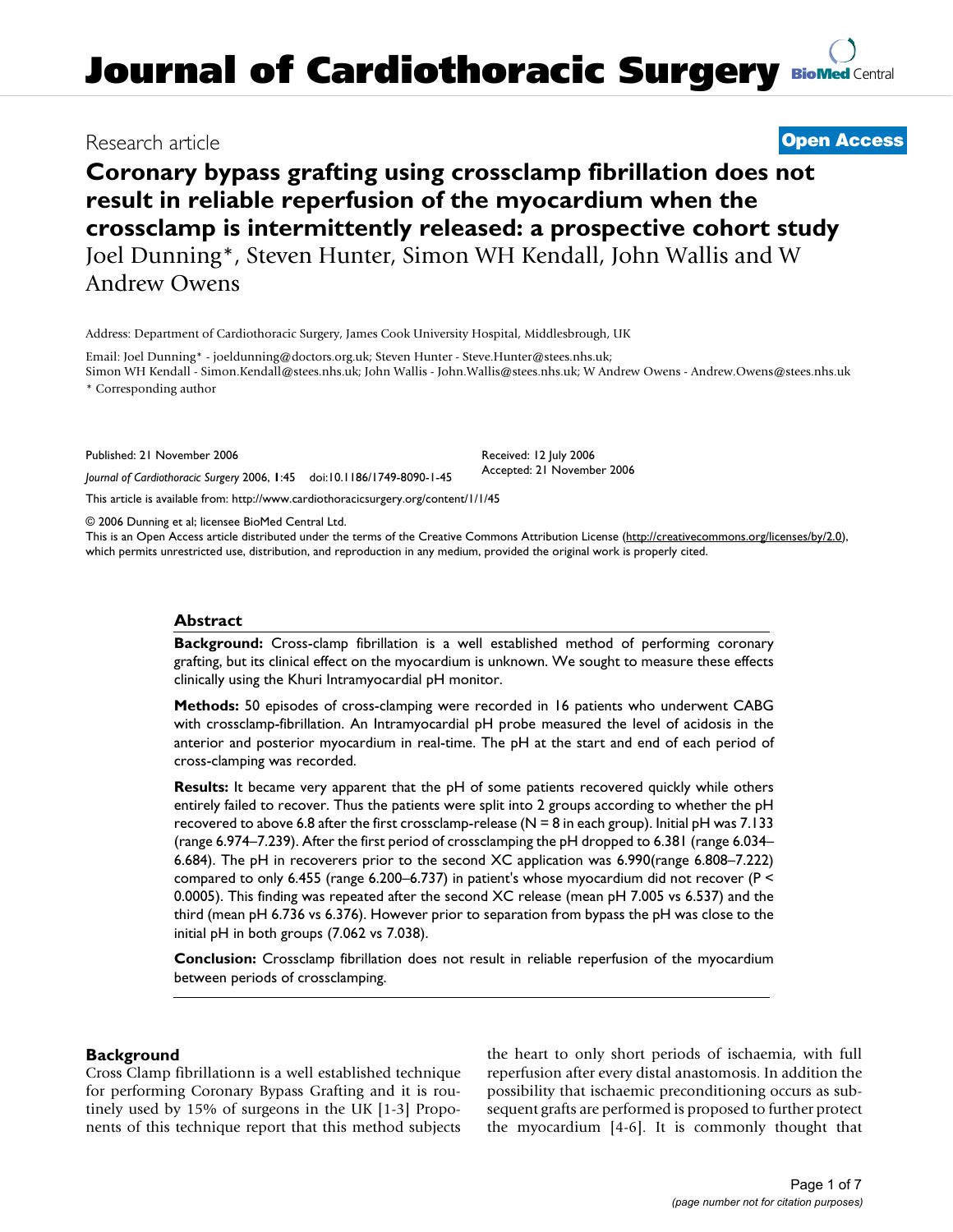ischaemic periods of up to 10–15 minutes are easily tolerated by the myocardium and clinical practise would suggest that cross-clamp fibrillation has identical outcomes to coronary bypass surgery using cardioplegia. However no study has yet been performed that has demonstrated adequate reperfusion between periods of cross clamp fibrillation and the phenomenon of ischaemic preconditioning has not yet been clinically demonstrated during cardiac surgery.

The Khuri Myocardial pH monitor has been recently developed that can for the first time provide real-time clinical analysis of the myocardial pH during cardiopulmonary bypass [7-10]. It has been well validated during cardiopulmonary bypass with cardioplegia in over 500 clinical cases and periods of low intramyocardial pH have been correlated with increased myocardial damage[11].

We sought to investigate the effect of cross-clamp fibrillation on the pH of the myocardium with the primary hypothesis that we may be able to define a 'safe-ischaemic time' for cross-clamping, and a secondary hypothesis that we may be able to measure ischaemic preconditioning in clinical practise for the first time.

### **Methods**

16 patients undergoing elective coronary bypass grafting using cross-clamp fibrillation had a Khuri intramyocardial pH monitor placed intra-operatively. The monitor consists of two probes. The first (anterior) probe is placed prior to cardiopulmonary bypass into the left ventricle, lateral to the LAD, directed obliquely into the anterior ventricular septum. The second probe is placed lateral to the posterior descending artery, again in an oblique fashion so that the tip rests in the posterior portion of the ventricular septum. Continuous pH monitoring is then performed with pH measurements recorded every 10 seconds. Cardiopulmonary bypass was performed at 37 degrees centigrade, but the pH probe also contains a temperature probe and provides a pH value corrected to normothermia.

Operative technique was not modified in any way for this study. The PDA or RCA was first grafted with the cross clamp applied for the distal anastomosis and released as the proximal anastomosis is formed. Lateral wall grafts were then performed, with the LAD being the last graft to be placed. The maximal pH recovery was determined as the pH just before the subsequent cross clamp placement. The posterior probe was removed prior to separation from bypass but the anterior probe remained in place until separation from bypass and a constant final pH reading was achieved.

#### *Statistical analysis*

The pH recordings were analysed and the pH recordings prior to, 5 minutes into and after crossclamping were recorded. The average values of the anterior and the posterior probe recordings were taken. In addition the maximum pH recovery after crossclamp removal was documented (which was recorded only by the anterior probe). 2 groups were retrospectively defined according to whether the pH recovered to above 6.8. The cut-off point of 6.8 was determined purely by an observational assessment and the conclusion that patients whose pH did not recover to above this level seemed to be different to those that did. The 2 groups were created simply to highlight this observational difference. The pH values were compared between these groups using the unpaired Student ttest, after normality was established using the Kolmogorov-Smirnov test.

### **Results**

20 patients were entered into the study but 3 patients had malpositioning of the pH probe and puncture of the left ventricle causing misreading, and in a 4th patient the probe was opened but not used. The remaining 16 patients had 50 periods of crossclamping to fashion 47 distal anastomoses. The demographics of these patients are shown in table 1. When the traces were analysed, it became clear that the pH recovered well on release of the crossclamp for some patients, but in other patients there was a complete failure to recover (See figures 1 and 2). We therefore split the data into two groups as well as analysing the traces as a whole. The full results of the analysis are shown in table 2.

The initial pH was 7.133 (range 6.974–7.239) for the group as a whole. On cross-clamping the pH reduced, with mean pH after the first cross-clamp removal being 6.381 (SD 0.165 and range 6.034–6.684). The recovery after cross clamp removal was highly inconsistent. The mean pH at the end of the first period of cross clamp release was 6.723 (SD 0.324), but in patients we termed as non-recoverers the mean pH rose to only 6.455 (SD 0.067) compared to recoverers whose pH rose to 6.990 (SD 0.561). These findings were repeated for subsequent applications of the cross-clamp. However at the end of the period of pH measurement (Once off bypass) there was no significant difference in myocardial pH between these two groups [7.062 (SD 0.0945) in recoverers and 7.038 (SD 0.258) in the non-recoverers  $(p = 0.810)$ ].

We further subanalysed the rate of descent of the pH in the 8 patients who did have acceptable recovery of the pH on cross clamp removal. We found that the rate of descent after the first cross clamp was 0.355 in 5 minutes, the rate of descent after the second cross clamp was 0.186 in 5 minutes and the rate of descent after the third cross clamp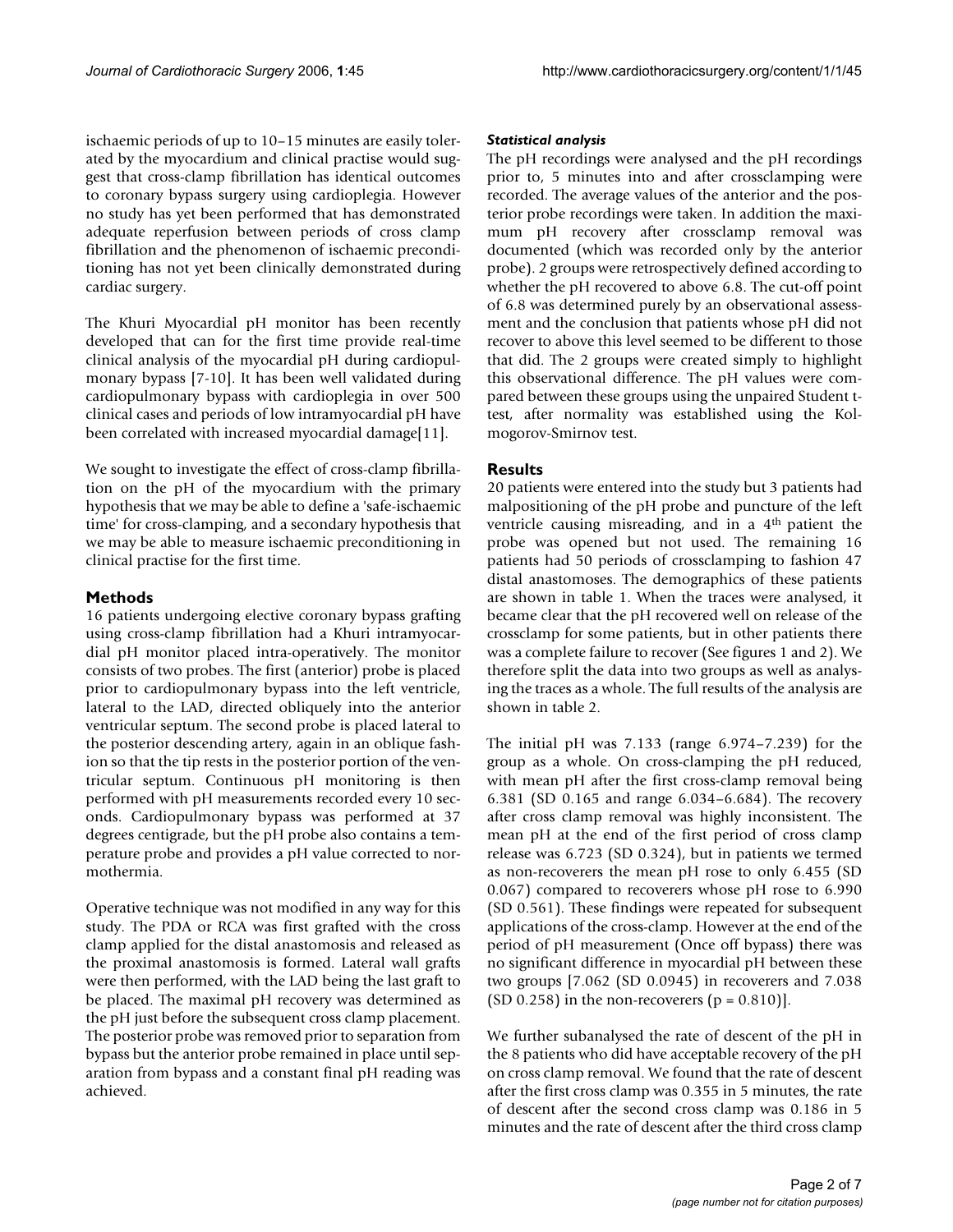|                            | Total $(N = 16)$           | Recoverers $(N = 8)$         | Non Recoverers $(N = 8)$     |
|----------------------------|----------------------------|------------------------------|------------------------------|
| Age                        | 67 $(SD 9)$                | 66 $(SD 2)$                  | 67 $SD(4)$                   |
| Male                       | 15                         |                              |                              |
| Diabetes (on insulin)      |                            |                              |                              |
| <b>Ex/current smokers</b>  | 12                         |                              |                              |
| BMI                        | 28(SD3)                    | 29 (SD I)                    | 27 (SD I)                    |
| EF                         | 63 $(SD14)$                | 61 $(SD 7)$                  | 65 $(SD 4)$                  |
| <b>Prev MI</b>             |                            |                              |                              |
| <b>LMS</b> disease         |                            |                              |                              |
| Triple vessel disease      | 14                         |                              |                              |
| <b>Euroscore</b>           | <b>2.6</b> (SD 1.7)        | <b>2.6</b> (SD 0.7)          | $2.5$ (SD 0.5)               |
| <b>INTRAOPERATIVE DATA</b> |                            |                              |                              |
| $CABG \times 2$            | 2                          |                              | 0                            |
| $CABG \times 3$            | 13                         |                              |                              |
| $CABG \times 4$            |                            |                              |                              |
| <b>BIMA</b> usage          |                            |                              |                              |
| Mean single XC time        | $9$ (SD 2) range 4-15 mins | 8.6 (SD 0.3) range 5-12 mins | 9.5 (SD 0.5) range 4-15 mins |
| <b>XC</b> time             | 29 (SD 7)                  | $28$ (SD 3)                  | 30 $(SD 2)$                  |
| <b>Bypass time</b>         | 68 (SD 16)                 | 69 $(SD 7)$                  | 67 $(SD 4)$                  |

**Table 1: Demographics of the patient cohort**

was 0.0152 in 5 minutes. This was a significant reduction in the rate of descent in pH as the number of periods of cross-clamping increased ( $p = 0.009$ ). The clinical outcomes for the 16 patients are shown in table 3.

#### **Discussion**

To our knowledge this is the first study to investigate the level of ischaemia found in the myocardium during coronary arterial bypass grafting using the technique of crossclamp fibrillation. We have documented for the steady reduction in pH during this technique, which reaches pH levels as low as 6.03, and on average the pH dropped to 6.38 prior to first cross clamp removal.

We have also documented for the first time 8 patients whose intramyocardial pH did not recover once the cross clamp was removed. We hypothesise that the reason for this lack of recovery is that despite removal of the crossclamp, blood did not perfuse the native coronary arteries (or the graft after second cross clamp removal). The reasons for this lack of perfusion require further research but possibilities would include the much lower aortic root pressure than the physiological situation (or the pressure that cardioplegia is given in patients undergoing cardiopelgic techniques) and changes in the resistance of heavily diseased vessels that may now be twisted or compressed.

One further interesting preliminary finding is that in those patients who do undergo ischaemia and then recovery, the rate of descent of the pH reduced significantly on subsequent cross clamp applications. To our knowledge this is the first demonstration in the clinical situation that ischaemic preconditioning has been shown. This clinical demonstration confirms a large number of animal studies performed up to 20 years ago that clearly show the existence of ischaemic preconditioning [12-15].

Our study has many weaknesses due to its preliminary nature. The splitting of our patients into 2 groups was entirely retrospective in nature and was done in order to understand further the results we were seeing for the first time. However while we felt that the two groups behaved very differently, there may in fact be a spectrum of patients rather than two distinct groups. This requires further patients to undergo intramyocardial pH monitoring during cross-clamp fibrillation. Secondly our initial report of ischaemic preconditioning is based on only 8 patients and this requires many more patients to establish that this is a physiological phenomenon in everyday clinical practise.

It has been clearly and repeatedly demonstrated in wellconducted prospective randomized trials that the technique of cross clamp fibrillation is equivalent to both crystalloid and blood cardioplegia in terms of clinical outcome and biochemical markers of myocardial damage [16-22]. In 1998 Liu et al[17] compared the results of 1,345 patients who had cross-clamp fibrillation with 578 patients who had coronary arterial bypass grafts with cold crystalloid cardioplegia at one institution during the same time period. The groups had identical mortality, stroke rates, ICU stay, haemofiltration rates and resternotomy rates. Alhan et al[20] compared 128 patients having CABG with cold crystalloid cardioplegia with 271 patients having CABG with crossclamp fibrillation, and found no differences in clinical outcomes, including mortality,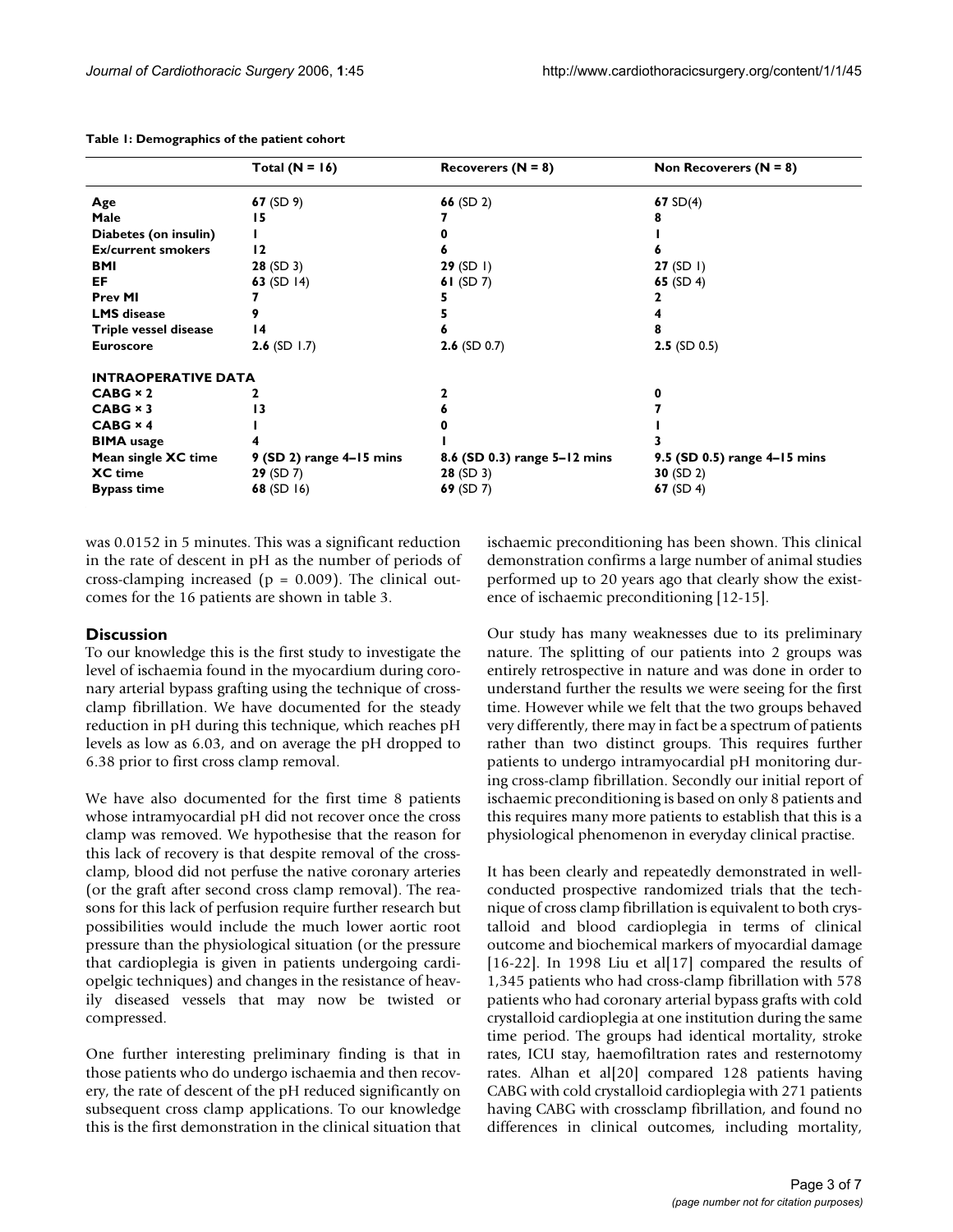

#### pH recordings from application of crossclamp, though release, for recovery **Figure 1** until application of second cross clamp, allowing maximal time

pH recordings from application of crossclamp, though release, until application of second cross clamp, allowing maximal time for recovery. The traces that recovered are represented by the light lines, and the traces that failed to recover are represented by the heavy black lines.

IABP use, inotropic requirements and myocardial infarction. Gerola et al[22] performed a prospective randomized trial of 60 patients randomized to either aspartate-glutamate enriched warm blood cardioplegia or cross clamp fibrillation. Again there were no differences in mortality, cardiac index, or myocardial infarction rates. Finally, in a prospective randomized trial, Musumeci et al[18] randomized 43 patients to cross clamp fibrillation and 48 to cold blood cardioplegia. Levels of CK. MB, S-100B, Troponin I and T, LV function, ECG changes and number of cerebral micro-emboli were either similar between the two groups or superior in the crossclamp fibrillation group.

Thus clinically and biochemically cross clamp fibrillation is indistinguishable from cardioplegic techniques. In contrast Khuri et al have performed over 500 measurements of intamyocardial pH during cardiac surgery using cardioplegia. He has correlated a pH of below 6.87 at the end of bypass with an increase in inotrope requirement[7] and a pH of below 6.34 during crossclamping with an increase in long term mortality[8,9]. In addition he has found that the level of apoptosis in samples of myocardium exposed to a pH of 6.34 was three times higher than tissue at normal pH[11].

We have established that the pH of the myocardium routinely falls to very low levels during cross clamp fibrillation. However repeated studies have shown equivalence between cross clamp fibrillation and cardioplegic techniques. Thus it is possible that Khuri's findings of poorer short and long term outcomes with lower pH levels in patients having surgery using cardioplegia would not extrapolate to patients having periods of profound myocardial acidosis during cross clamp fibrillation.

Our preliminary study cannot answer whether ischaemic preconditioning accounts for the heart's ability to sustain this profound ischaemia during cross clamp fibrillation and indeed our finding of several patients who had sus-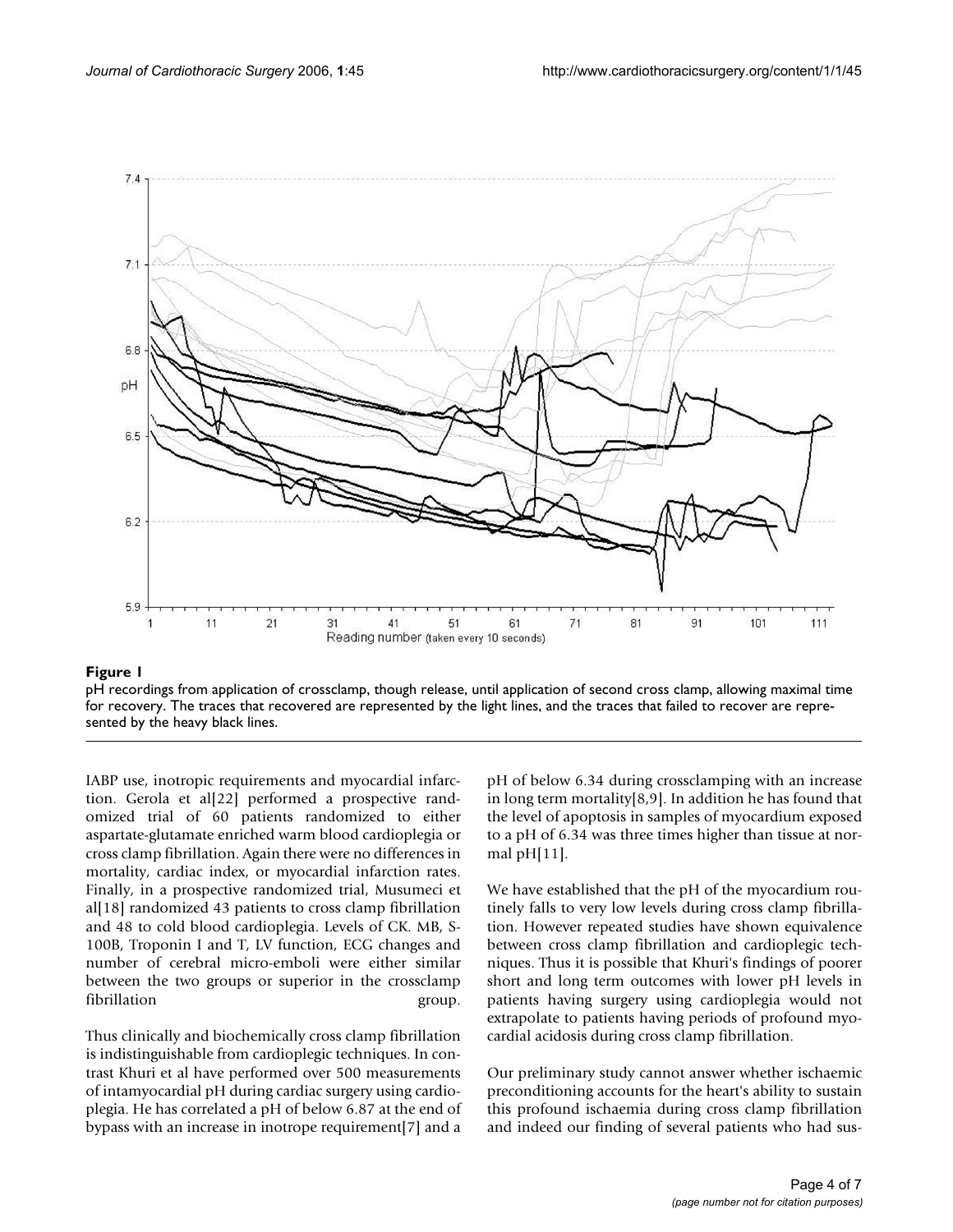

#### An example of a patient with successful re line) **Figure 2** perfusion (Top light line) and a patient with unsuccessful reperfusion (lower heavy

An example of a patient with successful reperfusion (Top light line) and a patient with unsuccessful reperfusion (lower heavy line). The arrows represent application and release of the crossclamp. Of note the patient that did not have recovery received a RIMA graft as the second anastomosis.

#### **Table 2: Results of pH analysis with Khuri Intramyocardial pH probe**

|                                           | Total Ph                                  | Recoverers                              | non recoverers                          | p value  |
|-------------------------------------------|-------------------------------------------|-----------------------------------------|-----------------------------------------|----------|
| Initial pH                                | 7.133 (SD 0.0635)<br>range 6.974-7.239    | 7.132 (SD 0.0121)                       | 7.134 (SD 0.0305)                       | 0.958    |
| pH after 1st XC                           | $6.381$ (SD 0.165)<br>range 6.034-6.684   | $6.445$ (SD 0.126)                      | $6.317$ (SD 0.183)                      | 0.124    |
| pH Recovery after 1st XC                  | 6.723 (SD 0.324)<br>range 6.200-7.222     | $6.990$ (SD 0.561)<br>range 6.808-7.222 | 6.455 (SD 0.067)<br>range 6.2000-6.737. | < 0.0005 |
| pH after 2 <sup>nd</sup> XC               | 6.495 (SD 0.192)<br>range $6.118 - 6.820$ | $6.610$ (SD 0.131)                      | 6.381 (SD 0.180)                        | 0.012    |
| Ph Recovery after 2nd XC                  | 6.769 (SD 0.303)<br>range $6.210 - 7.159$ | 7.005 (SD 0.1193)                       | 6.537 (SD 0.240)                        | < 0.0005 |
| pH after 3rd XC                           | 6.530 (SD 0.267)<br>range 6.19 to 6.89    | $6.736$ (SD 0.159)                      | 6.376 (SD 0.224)                        | 0.006    |
| pH recovery after 3rd XC                  | 6.919 (SD 0.304)<br>range 6.23 to 7.28    | 7.081 (SD 0.0838)                       | 6.798 (SD 0.356)                        | 0.084    |
| Final pH                                  | 7.050 (SD 0.188)<br>range 6.55-7.33.      | 7.062 (SD 0.0945)                       | 7.038 (SD 0.258)                        | 0.810    |
| pH drop for each period of cross clamping |                                           |                                         |                                         |          |
| Drop in 5 mins 1st XC                     |                                           | $0.355$ (SD $0.0690$ )                  | $0.320$ (SD $0.165$ )                   |          |
| Drop in 5 mins 2nd XC                     |                                           | $0.186$ (SD $0.175$ )                   | 0.0742 (SD 0.0708)                      |          |
| Drop in 5 mins 3rd XC                     |                                           | $0.152$ (SD $0.0696$ )                  | $0.103$ (SD $0.119$ )                   |          |
|                                           | P value                                   | 0.009                                   |                                         |          |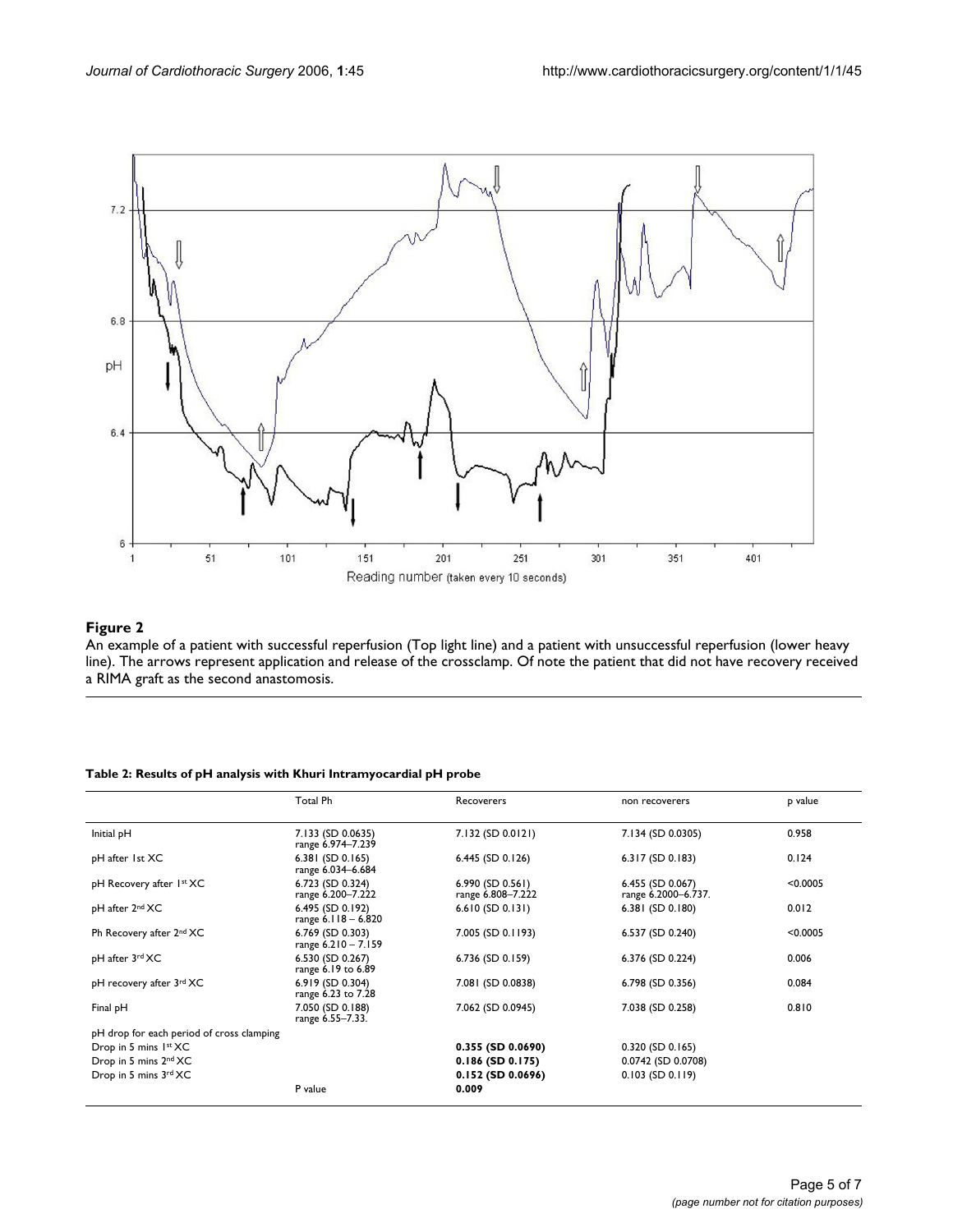|                            | Total $(N = 16)$ | Recoverers $(N = 8)$ | Non Recoverers $(N = 8)$ |
|----------------------------|------------------|----------------------|--------------------------|
| Mean CICU Stay (range)     | $1.25(1-3)$      | $1.13(1-2)$          | $1.38(1-3)$              |
| Mean Hospital stay (range) | $7.81(4-17)$     | $7.38(4-14)$         | $8.25(4-17)$             |
| Inotrope usage             |                  |                      | 0                        |
| Atrial Fibrillation        |                  |                      |                          |
| Resternotomy               |                  |                      |                          |

**Table 3: Post-operative results of patients undergoing pH analysis**

tained ischaemia suggest that the mechanisms by which the myocardium is protected from apoptosis remain unknown.

We suggest that further studies of patients undergoing crossclamp fibrillation are performed in order to further elucidate the factors that allow adequate reperfusion and also to investigate the clinical phenomenon of ischaemic preconditioning. Furthermore we were unable to determine a 'safe-period' for crossclamp application due to the intermittent nature of reperfusion. Once further studies are performed to elucidate the conditions for reliable reperfusion, a 'safe-ischaemic time' may become possible to determine.

#### **Conclusion**

Crossclamp fibrillation does not result in reliable reperfusion of the myocardium between periods of crossclamping.

#### **Abbreviations**

LIMA: Left Internal Mammary Artery.

BIMA: Bilateral Internal Mammary Arteries

CK-MB: Creatinine Kinase-Myocardial Band

SD: Standard Deviation

PDA: Posterior Descending Artery

RCA: Right Coronary Artery

LAD: Left Anterior Descending Artery

LMS: Left Main Stem Coronary Artery

UK: United Kingdom

CABG: Coronary Arterial Bypass Grafts

BMI: Body Mass Index

XC: Cross Clamp

EF: Ejection Fraction

MI: Myocardial Infarction

CICU: Cardiothoracic Intensive Care Unit

### **Competing interests**

The author(s) declare that they have no competing interests.

#### **References**

- 1. Karthik S, Grayson AD, Oo AY, Fabri BM: **[A survey of current](http://www.ncbi.nlm.nih.gov/entrez/query.fcgi?cmd=Retrieve&db=PubMed&dopt=Abstract&list_uids=15527576) [myocardial protection practices during coronary artery](http://www.ncbi.nlm.nih.gov/entrez/query.fcgi?cmd=Retrieve&db=PubMed&dopt=Abstract&list_uids=15527576) [bypass grafting.](http://www.ncbi.nlm.nih.gov/entrez/query.fcgi?cmd=Retrieve&db=PubMed&dopt=Abstract&list_uids=15527576)** *Ann R Coll Surg Engl* 2004, **86:**413-415.
- 2. Bonchek LI, Burlingame MW, Vazales BE, Lundy EF, Gassmann CJ: **[Applicability of noncardioplegic coronary bypass to high-risk](http://www.ncbi.nlm.nih.gov/entrez/query.fcgi?cmd=Retrieve&db=PubMed&dopt=Abstract&list_uids=1735988) [patients.](http://www.ncbi.nlm.nih.gov/entrez/query.fcgi?cmd=Retrieve&db=PubMed&dopt=Abstract&list_uids=1735988)** *J Thorac Cardiovasc Surg* 1992, **103:**230-237.
- 3. Raco L, Mills E, Millner RJ: **Isolated myocardial revascularization with intermittent aortic cross-clamping: experience with 800 cases.** *Ann Thorac Surg* 2005, **73:**1436-1440.
- 4. Marber M, Walker D, Yellon D: **Ischaemic preconditioning (Editorial).** *BMJ* 1994, **301:**1-2.
- 5. Abd-Elfattah AS, Ding M, Wechsler AS: **[Intermittent aortic cross](http://www.ncbi.nlm.nih.gov/entrez/query.fcgi?cmd=Retrieve&db=PubMed&dopt=Abstract&list_uids=7637350)[clamping prevents cumulative adenosine triphosphate](http://www.ncbi.nlm.nih.gov/entrez/query.fcgi?cmd=Retrieve&db=PubMed&dopt=Abstract&list_uids=7637350) depletion, ventricular fibrillation, and dysfunction ( Stun[ning\) : Is it preconditioning?](http://www.ncbi.nlm.nih.gov/entrez/query.fcgi?cmd=Retrieve&db=PubMed&dopt=Abstract&list_uids=7637350)** *J Thorac Cardiovasc Surg* 1995, **110:**328-339.
- 6. Yellon DM, Alkhulaifi AM, Pugsley WB: **[Preconditioning the](http://www.ncbi.nlm.nih.gov/entrez/query.fcgi?cmd=Retrieve&db=PubMed&dopt=Abstract&list_uids=8101304) [human myocardium.](http://www.ncbi.nlm.nih.gov/entrez/query.fcgi?cmd=Retrieve&db=PubMed&dopt=Abstract&list_uids=8101304)** *Lancet* 1993, **342:**276-277.
- 7. Kumbhani DJ, Healey NA, Birjiniuk V, Crittenden MD, Treanor PR, Al Tabbaa AK, Khuri SF: **Intraoperative regional myocardial acidosis predicts the need for inotropic support in cardiac surgery.** *American Journal of Surgery 188(5):474-80,* 2004.
- 8. Kumbhani DJ, Healey NA, Birjiniuk V, Crittenden MD, Josa M, Treanor PR, Khuri SF: **Determinants of regional myocardial acidosis during cardiac surgery.** *Surgery 136(2):190-8,* 2004.
- 9. Khuri SF, Healey NA, Hossain M, Birjiniuk V, Crittenden MD, Josa M, Treanor PR, Najjar SF, Kumbhani DJ, Henderson W: **[Intraoperative](http://www.ncbi.nlm.nih.gov/entrez/query.fcgi?cmd=Retrieve&db=PubMed&dopt=Abstract&list_uids=15678049) [regional myocardial acidosis and reduction in long-term sur](http://www.ncbi.nlm.nih.gov/entrez/query.fcgi?cmd=Retrieve&db=PubMed&dopt=Abstract&list_uids=15678049)[vival after cardiac surgery.](http://www.ncbi.nlm.nih.gov/entrez/query.fcgi?cmd=Retrieve&db=PubMed&dopt=Abstract&list_uids=15678049)** *J Thorac Cardiovasc Surg* 2005, **129:**372-381.
- 10. Dearani JA, Axford TC, Patel MA, Healey NA, Lavin PT, Khuri SF: **Role of myocardial temperature measurement in monitoring the adequacy of myocardial protection during cardiac surgery.** *Annals of Thoracic Surgery 72(6):S2235-43; discussion S2243- 4, S2267-70,* 2001.
- 11. Thatte HS, Rhee JH, Zagarins SE, Treanor PR, Birjiniuk V, Crittenden MD, Khuri SF: **Acidosis-induced apoptosis in human and porcine heart.** *Annals of Thoracic Surgery 77(4):1376-83,* 2004.
- 12. Hillis LD, Khuri SF, Braunwald E, Kloner RA, Tow D, Barsamian EM, Maroko PR: **[The mass spectrometric measurement of intra](http://www.ncbi.nlm.nih.gov/entrez/query.fcgi?cmd=Retrieve&db=PubMed&dopt=Abstract&list_uids=754393)[mural carbon dioxide tension to assess the efficacy of inter](http://www.ncbi.nlm.nih.gov/entrez/query.fcgi?cmd=Retrieve&db=PubMed&dopt=Abstract&list_uids=754393)[ventions to limit myocardial ischemic injury.](http://www.ncbi.nlm.nih.gov/entrez/query.fcgi?cmd=Retrieve&db=PubMed&dopt=Abstract&list_uids=754393)** *Trans Assoc Am Physicians* 1978, **91:**259-267.
- 13. Hillis LD, Khuri SF, Braunwald E, Maroko PR: **[The role of pro](http://www.ncbi.nlm.nih.gov/entrez/query.fcgi?cmd=Retrieve&db=PubMed&dopt=Abstract&list_uids=523510)[pranolol's negative chronotropic effect on protection of the](http://www.ncbi.nlm.nih.gov/entrez/query.fcgi?cmd=Retrieve&db=PubMed&dopt=Abstract&list_uids=523510) [ischemic myocardium.](http://www.ncbi.nlm.nih.gov/entrez/query.fcgi?cmd=Retrieve&db=PubMed&dopt=Abstract&list_uids=523510)** *Pharmacology* 1979:202-208.